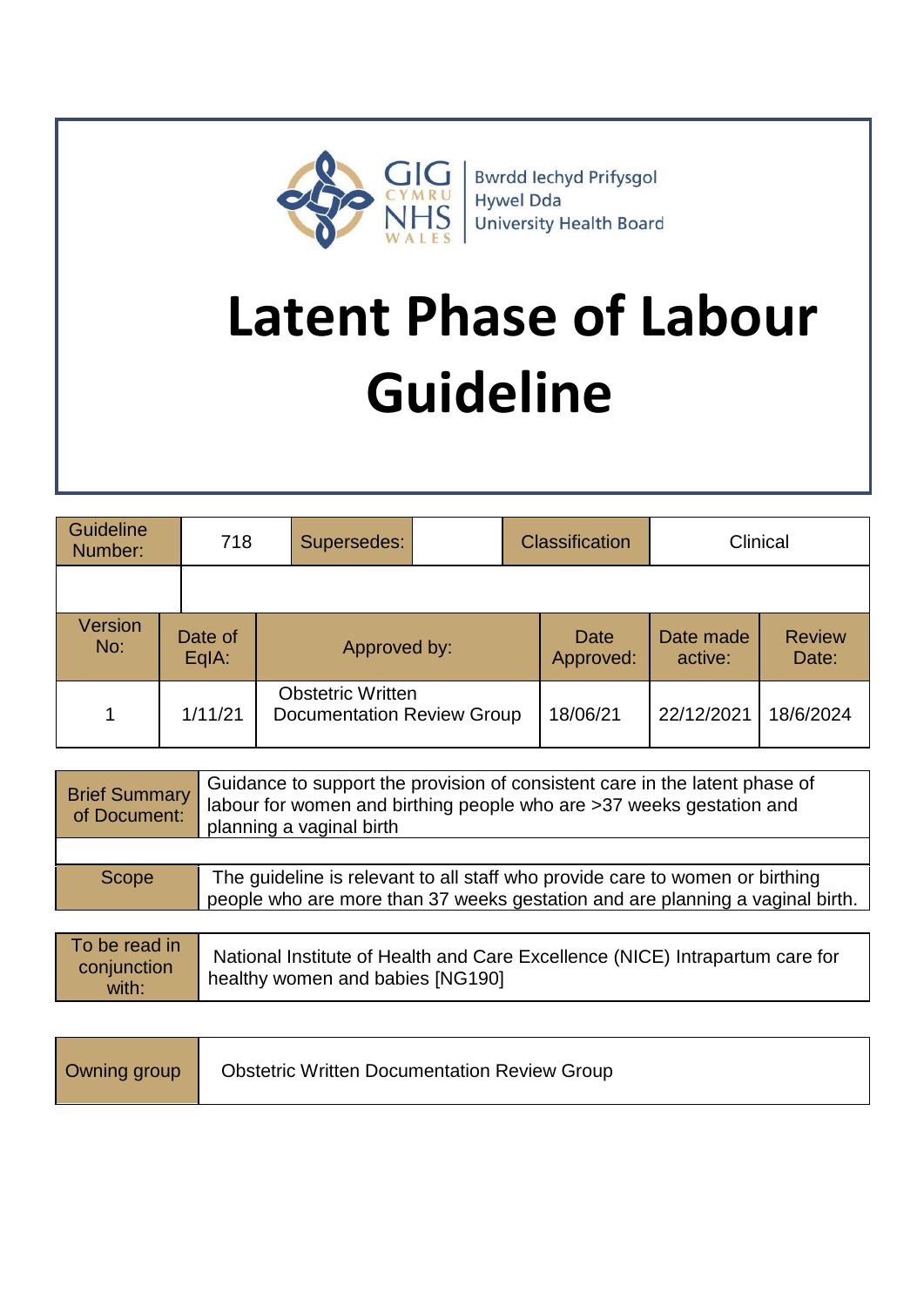|     | <b>Reviews and updates</b>       |                   |  |  |  |  |
|-----|----------------------------------|-------------------|--|--|--|--|
| no: | Version   Summary of Amendments: | Date<br>Approved: |  |  |  |  |
|     | New guideline                    | 18/6/2021         |  |  |  |  |

### Glossary of terms

| Term                  | <b>Definition</b>                                                                                       |
|-----------------------|---------------------------------------------------------------------------------------------------------|
| <b>NCP</b>            | Normal Care Pathway                                                                                     |
| <b>Telephone SBAR</b> | Record of contact available to reflect the Situation Background<br>Assessment and Recommendation (SBAR) |

|  | Keywords   Latent phase, early labour, care in labour. |  |
|--|--------------------------------------------------------|--|
|--|--------------------------------------------------------|--|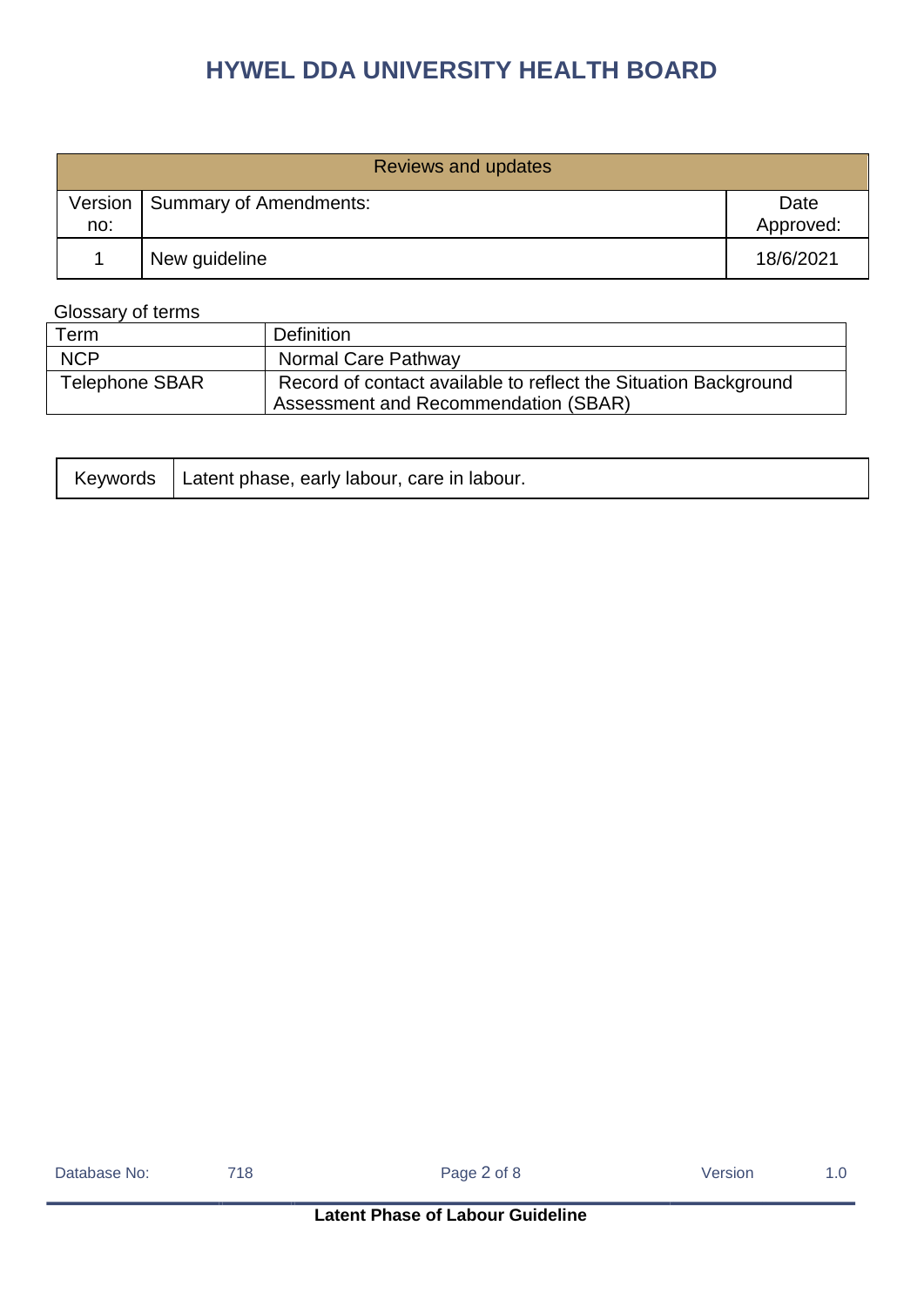### Contents

| Database No: |  |
|--------------|--|
|              |  |

718

 $1.0$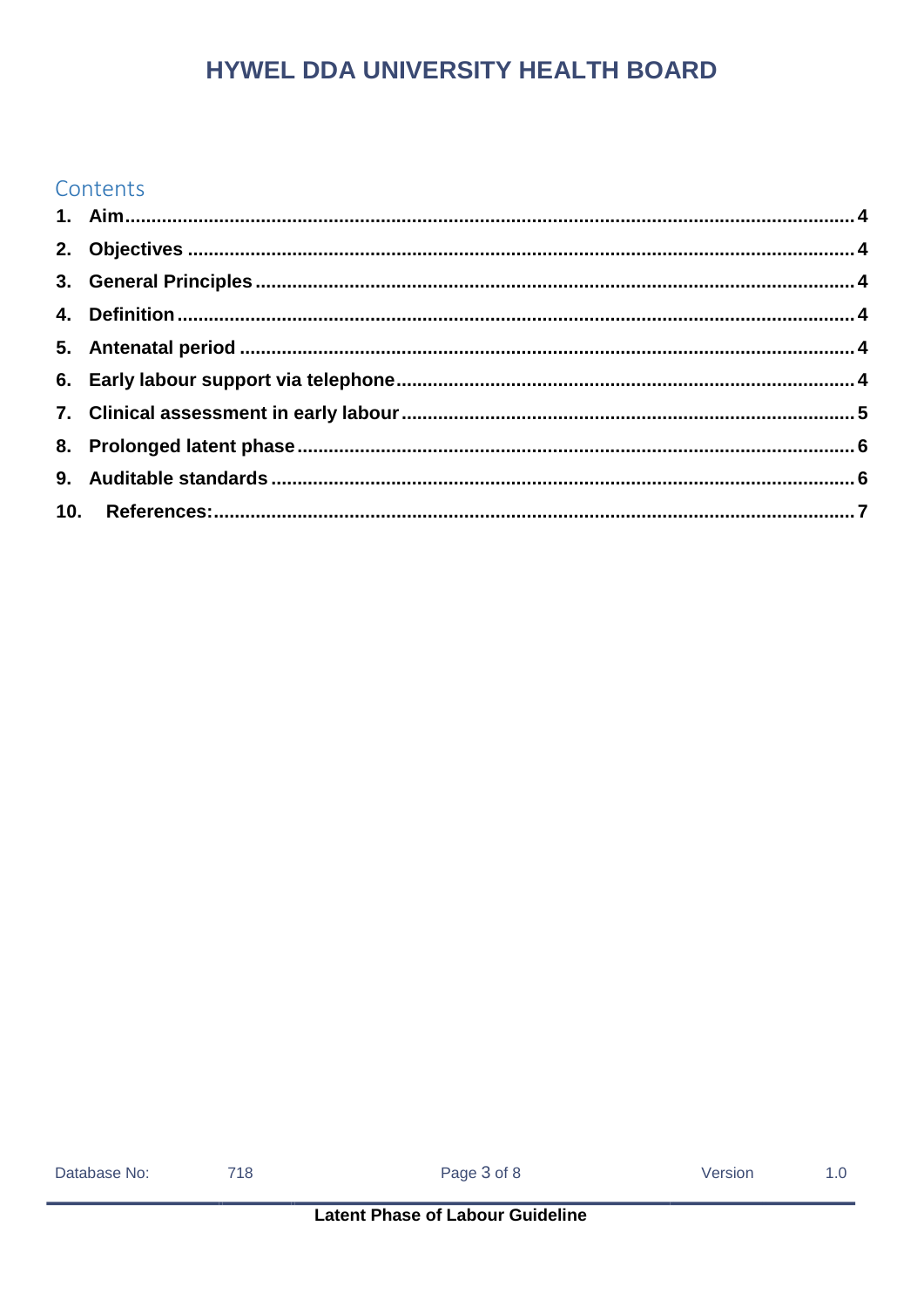### <span id="page-3-0"></span>**1. Aim**

The aim of this guideline is to provide information on providing care and support to women or birthing people in the latent phase of labour and is applicable to women planning a vaginal birth between 37 – 42 weeks gestation.

### <span id="page-3-1"></span>**2. Objectives**

The aim of this guideline will be achieved by ensuring that all healthcare professionals who have a professional responsibility to provide care to women and birthing people have access to this guideline to support a consistent approach towards care in the latent phase of labour.

### <span id="page-3-2"></span>**3. General Principles**

The latent phase of labour is the very early part of the first stage of labour. It is a normal part of labour but its duration is difficult both to measure and predict as women may experience the onset of labour in a variety of different ways.

It is vital that health care professionals caring for women in the latent phase of labour understand this physical process and the psychological impact it may have. 9

The management of a woman's care during this phase of labour has implications for her entire labour experience. Moreover the latent phase of labour is considered to be more sensitive to external influences than the active phase of labour; especially with regard to its duration. 9

Accordingly, the care provided to women in the latent phase of labour should focus on allaying their fears, giving them information, and providing reassurance, emotional and physical support. 9

### <span id="page-3-3"></span>**4. Definition**

*The latent phase or early labour, is a period of time, not necessarily continuous when women experience painful contractions which may be associated with cervical changes including effacement and dilation up to 4cm.*10

### <span id="page-3-4"></span>**5. Antenatal period**

It is good practice for the midwife to discuss with all nulliparous women and, preferably, her birthing partner what to expect during this phase of labour at the birth planning visit.

Information should include how to work with any pain they experience, how to contact midwifery care and what to do in an emergency.

This topic should be included in birth preparation classes.

### <span id="page-3-5"></span>**6. Early labour support via telephone**

There is limited research into women's views of this stage of labour. A theme commonly highlighted is that nulliparous women, in particular, maybe uncertain about their labour having started and their ability to cope; 2, 3, 4, 5 therefore, all women who call the service for advice should be given sufficient time to explain their symptoms during each telephone call so that the triage midwife can make an assessment of their needs. 2

### **If a woman phones for advice ≥ three times or more then she should be asked to attend for assessment.**

| Database No: | 718 | Page 4 of 8 | Version |  |
|--------------|-----|-------------|---------|--|
|              |     |             |         |  |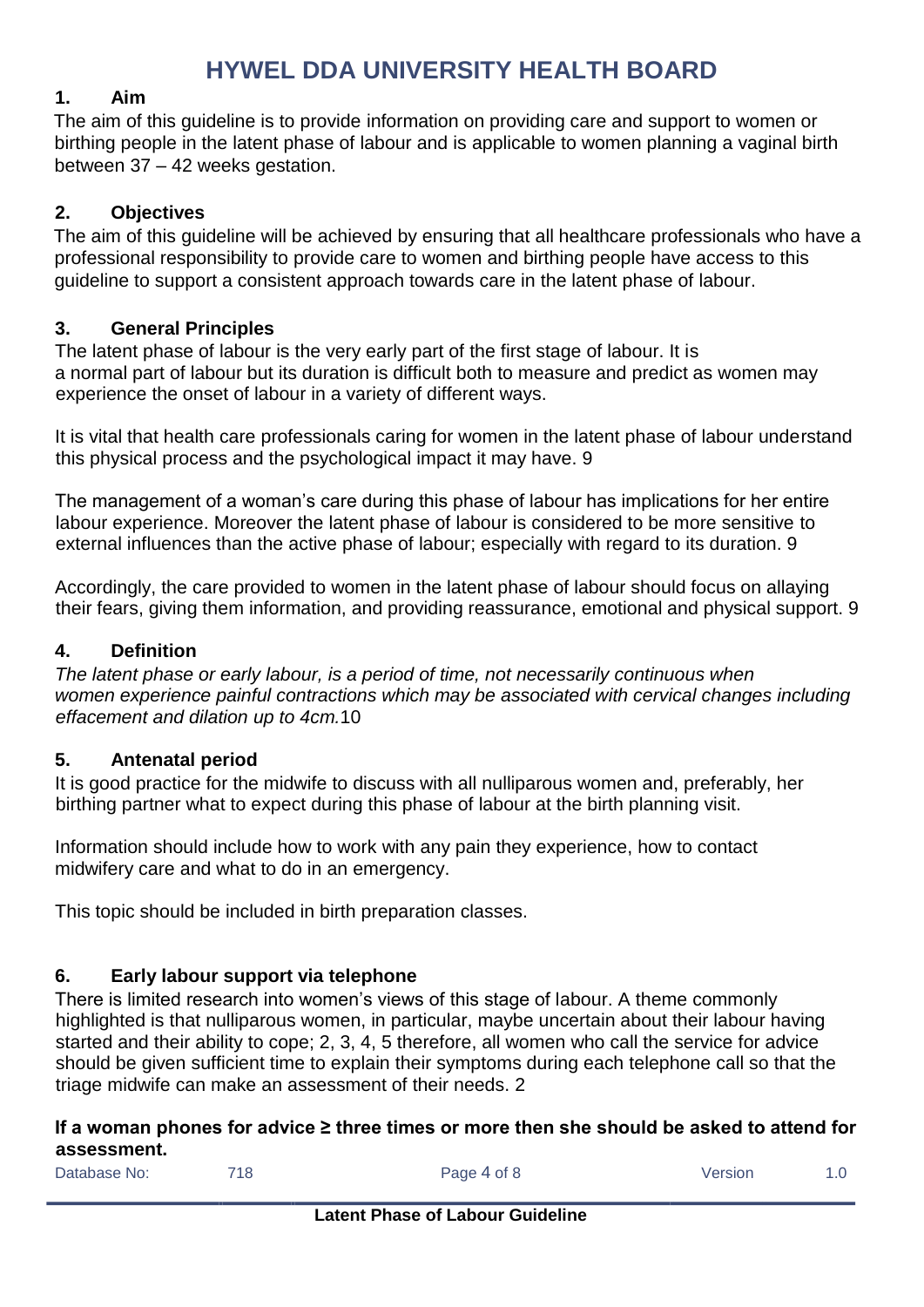Using the telephone SBAR proforma/ Part 1of NCP the Midwife must elicit and document the information in order to carry out a thorough assessment.

Midwives should exercise professional judgement when advising women by telephone and only where appropriate, encourage women to stay at home following discussion of possible coping strategies.

If women require face to face assessment, expert opinion in this area of care suggests that women find it helpful if they have continuity of care with a named midwife during this stage of labour.<sup>11</sup> Where possible the 'triage' midwife should, ideally, take this role.

Also consider for low risk nulliparous women, labour assessment at home (regardless of planned place of birth). NICE<sup>10</sup> recommend 1:1 midwifery care for at least one hour for nulliparous women during this assessment.

### <span id="page-4-0"></span>**7. Clinical assessment in early labour**

The criteria for this assessment are outlined in the labour pathway. The midwife is responsible for ensuring that this minimum level of care is carried out.

Professional discretion dictates whether or not a vaginal examination is required. If, after this assessment, the woman is found to be in the latent phase and all clinical findings are within normal limits, advise her to return home.10 Studies have shown that women admitted to

hospital in the latent phase of labour, subsequently have higher rates of obstetric intervention, 9.11

Key factors in supporting women in returning home 9,11 include:

- Providing information that this stage of labour is normal
- Advice on coping strategies,
- Advice when to call back
- Establishing that they have appropriate social support.

In a small study, some women felt unsupported and experienced more anxiety when sent home during this phase of labour 3. Accordingly, some women may reject this advice. It is good practice to offer women choice with the option of staying on the ward for a few hours, and it is important that women are informed that it is their choice and are asked where they feel safest.

During this time clinical observations including maternal pulse, fetal heart rate and assessment of uterine contractions should be carried out hourly and this should be cleary documented in the woman's antenatal record. After a period of time, women may feel confident to return home if still in the latent phase of labour.

If the woman remains in hospital, maternal satisfaction and probability of SVD is likely to increase 7 if the environment is free from medical equipment and facilitates self comforting behaviour.

Maternal positions are encouraged that promote fetal head rotation and relieve pain; such as standing and leaning forward, sitting upright, leaning forward with support, kneeling on all fours, side lying positions

Promote strategies to cope with pain such as immersion in water, showering, TENS machine, simple analgesia. Other strategies could include breathing and relaxation techniques, hot and cold compresses, massage

Database No: 718 718 Page 5 of 8 Version 1.0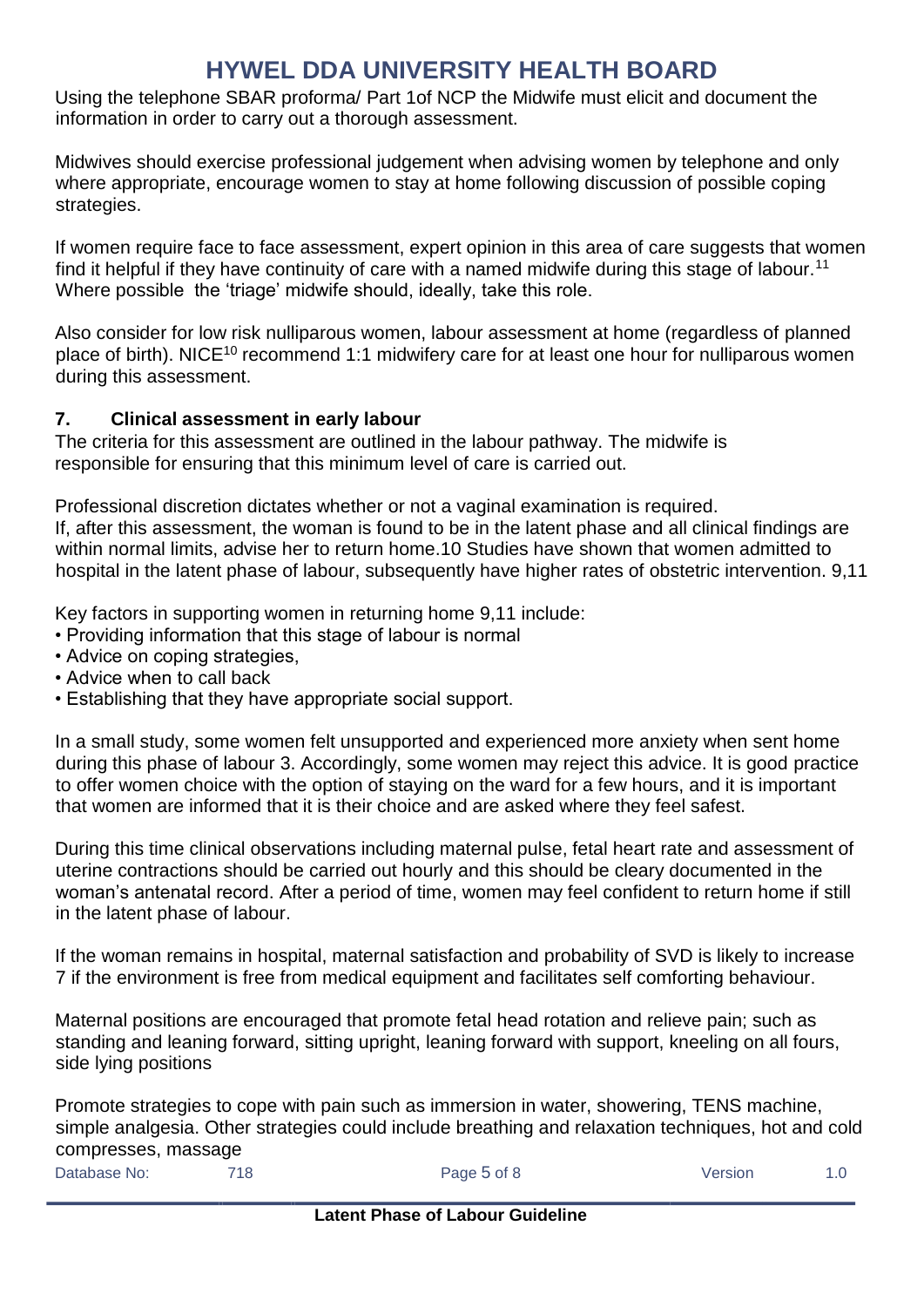• Use interventions to reduce emotional distress such as reframing negative thoughts to positive ones, discussing the importance of relaxation, rhythm and visualisation techniques. Avoid use of negative language such as "you are not in labour"

• Encourage support from a birth partner/s

### *If all other options have been exhausted, opiate analgesia may be considered after discussion with the woman. Continue with hourly clinical observations, all observations should be clearly documented.*

If after 4-6 hours the woman remains in the latent phase of labour and able to cope, she can return home if all clinical observations are normal.

### <span id="page-5-0"></span>**8. Prolonged latent phase**

Opinions are polarised about the management of a prolonged latent phase of labour. For some, it is considered benign and not clinically significant whereas others consider it to be associated with subsequent development of labour abnormalities and a higher risk of caesarean section. 9,11.

There is no standard definition for a prolonged latent phase of labour. The teaching literature for midwives states that early labour can take up to 6-8 hours. However, The Royal College of Obstetrics and Gynaecology state that it is common for the latent phase of labour to last between 18 and 24 hours.

Mal positions may lead to prolonged latent phase. Between 10 – 30% of all fetuses in early labour present in the occipito posterior (OP) position but most subsequently rotate spontaneously<sup>1.</sup> On suspicion of OP position early support and advice to women from the midwife on how to cope may be of benefit. Strategies such as optimal fetal positioning, pharmacological pain relief can be used.

A prolonged latent phase of labour can be a discouraging and exhausting experience for women.

#### *If a woman attends the unit for a THIRD time and remains in latent phase of labour after clinical assessment of maternal and fetal wellbeing (consider CTG) a review by a senior midwife is recommended where an individualised plan of care incorporating the woman's preferences can be created.*

If any of the following signs or symptoms are present at any assessment, referral to the duty obstetrician is recommended 1:

- Maternal exhaustion, pyrexia, tachycardia or dehydration
- Fetal distress
- Failure of descent of the presenting part or failure of cervical dilation despite, regular uterine contractions

### <span id="page-5-1"></span>**9. Auditable standards**

- Telephone proforma is completed for every woman calling for advice in labour
- The clinical criteria outlined in Part 1 of NCP is completed for admission in suspected labour
- Advice and information on coping strategies is given to all women returning home in the latent phase of labour

| Database No: | 718 | Page 6 of 8 | Version |  |
|--------------|-----|-------------|---------|--|
|              |     |             |         |  |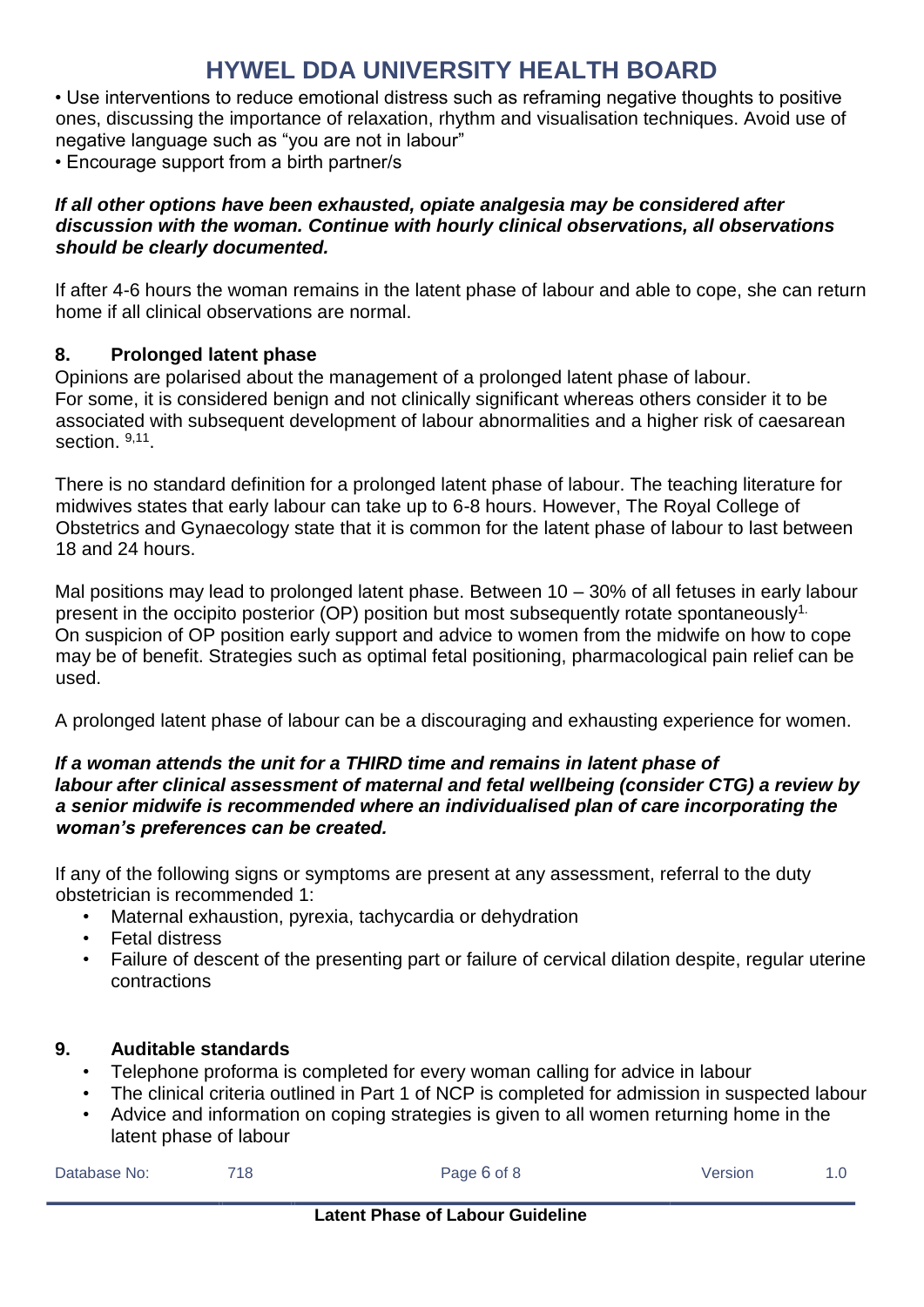• All women who stay in hospital in the latent phase of labour are offered advice and support to enable them to cope

### <span id="page-6-0"></span>**10. References:**

- **1.** Akmal S. and Paterson-Brown S. Malpositions and malpresentations of the fetal head. *Obstetrics, Gynaecology and Reproductive Medicine* 2009 Vol19 (9): 240 -246
- **2.** Austin D.A & Calderon L. Triaging patients in the latent phase of labour. Journal of Nurse Midwifery 1999 Vol 44 (6): 585-591.
- **3.** Barnett C. et al 'Not in labour': impact of sending women home in the latent phase. BJM 2008 Vol 16 (3): 144-153
- **4.** Baxter J. Care during the latest phase of labour: supporting normal birth. BJM 2007 Vol 15 (12): 765-767
- **5.** Cheyne H. et al 'Should I come in now?': a study of women's early labour experiences. BJM 2007: Vol 15 (10): 604 – 609
- **6.** Fogarty V Intradermal sterile water for injections for the relief of low back pain in labour A systematic review of the literature. Women and Birth, Journal of the Australian College of Midwives 2008: Vol 21 (4): 157-163
- **7.** Hodnett E.D. et al Effect of birth outcomes of a formalised approach to care in hospital labour assessment units: international randomised controlled trial. BMJ 2008 Vol 337: 618 – 622
- **8.** Hutton EK et al Sterile water injection for labour pain: a systematic review and metaanalysis of randomised controlled trials. BJOG 2009: Vol 116 (9): 1158-1166
- **9.** Munro J. and Jokinen M. Latent Phase Midwifery Practice Guideline in RCM Evidence based guidelines for midwifery – led care in labour 4th edition. 2008. Available online at: www.rcm.org.uk
- **10.**National Collaborating centre for Women's and Children's health Intrapartum Care.Clinical Guideline 190. 2014 RCOG Press: London
- **11.**Spiby H., Green J.M. et al Labouring to better effect: studies of services for women in early labour. 2007 Final report to the NIHR Service Delivery and Organisation Programme. SDO/64/2003. London:NCCSDO.